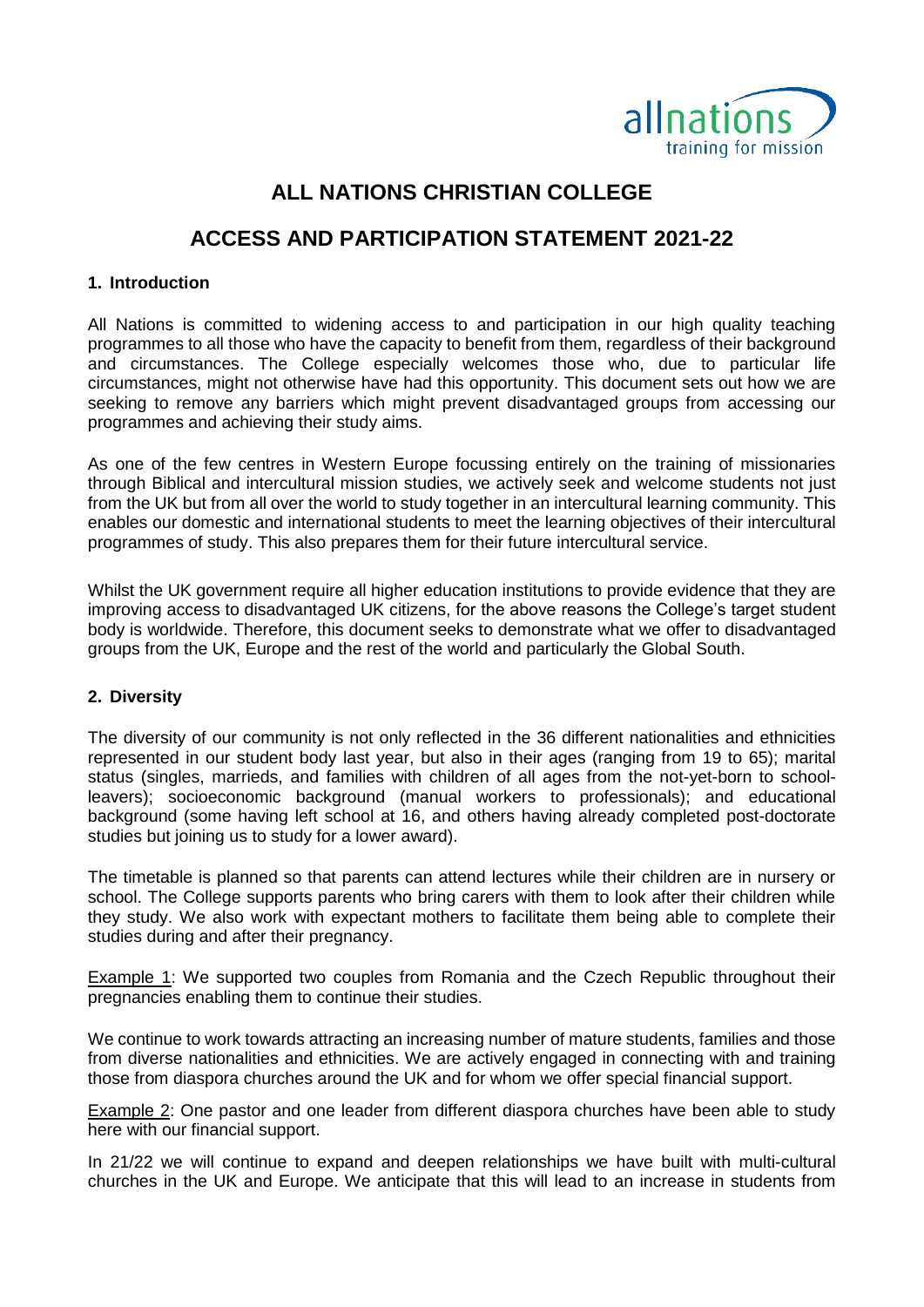different ethnic backgrounds and disadvantaged groups (including refugees) participating in our programmes.

We have run many training courses in partnership with mission organisations, churches, theological institutions and INGOs from around the world (in 12 nations and 4 continents). These have been held both virtually and residentially and, at the same time, have drawn people from numerous other countries into those programmes. We also encourage our partners to make the training accessible to both men and women, young and old. We intentionally encourage students who participate in these global course to further their studies by engaging with our undergraduate and postgraduate programmes.

Example 3: Two couples (one from China and the other from Romania) both initially studied on our short global courses and joined us again last year on our degree programme.

We run a non-accredited online Prayer for the Nations course as well as monthly online Prayer Ignite seminars which attract those from all backgrounds from all around the world. Non-accredited residential prayer retreats offer individual guidance and are accessible to all and also highlight greater awareness of the training we offer.

## **3. Financial Support**

Socioeconomic diversity is also a feature of our student body. This diversity is reflected in the different ways people fund their training. However for good reasons, those from poorer backgrounds sometimes choose not to get a student loan. This is because most missionaries need to raise their own support in order to engage in the mission work to which they feel called. Therefore, they feel that raising these funds and discovering how God wishes to supply their needs and support their studies is a necessary part of missionary preparation.

Some students sacrificially sell their homes if they have them, others are supported by their savings and/or friends, families and institutions sympathetic to their vocation and some access government funded student loans. College bursaries are also there to provide extra support for those who need it and this scheme supported 26% of students last year were granted bursaries of an average of 37% of each student's tuition fees. The College has also been able to target Trusts keen to support those who meet their criteria and will benefit from financial assistance, with much success. However, we find that students who fundraise even 5% of their fees engage better with their learning as they are invested more in the process. Those receiving funding from a trust are also required to raise a proportion of this funding themselves.

Across the board, our lower than sector average fees also help all those who would not otherwise be able to afford to access higher education. For example, undergraduate and postgraduate (one year) annual fees for 2020/21 were £7,635 (plus £525 Open University fees). Since student loans do not provide more than £6,000 towards these fees, students have been able to successfully apply for a College bursary to cover the shortfall, where needed.

As a College that attracts international students, we also plan to continue sponsoring those from lower socioeconomic backgrounds from abroad, since we recognise and value the importance of providing access to students from these countries. We offer significant financial support to students from the Global South and also put them in touch with Trusts who are keen to sponsor them.

Example 4: We provided a large bursary for a student from Rwanda who was unable to raise the full amount to study with us.

Example 5: We also provided a bursary to several students from the UK who were ineligible for a government student loan, to meet their shortfall in funds.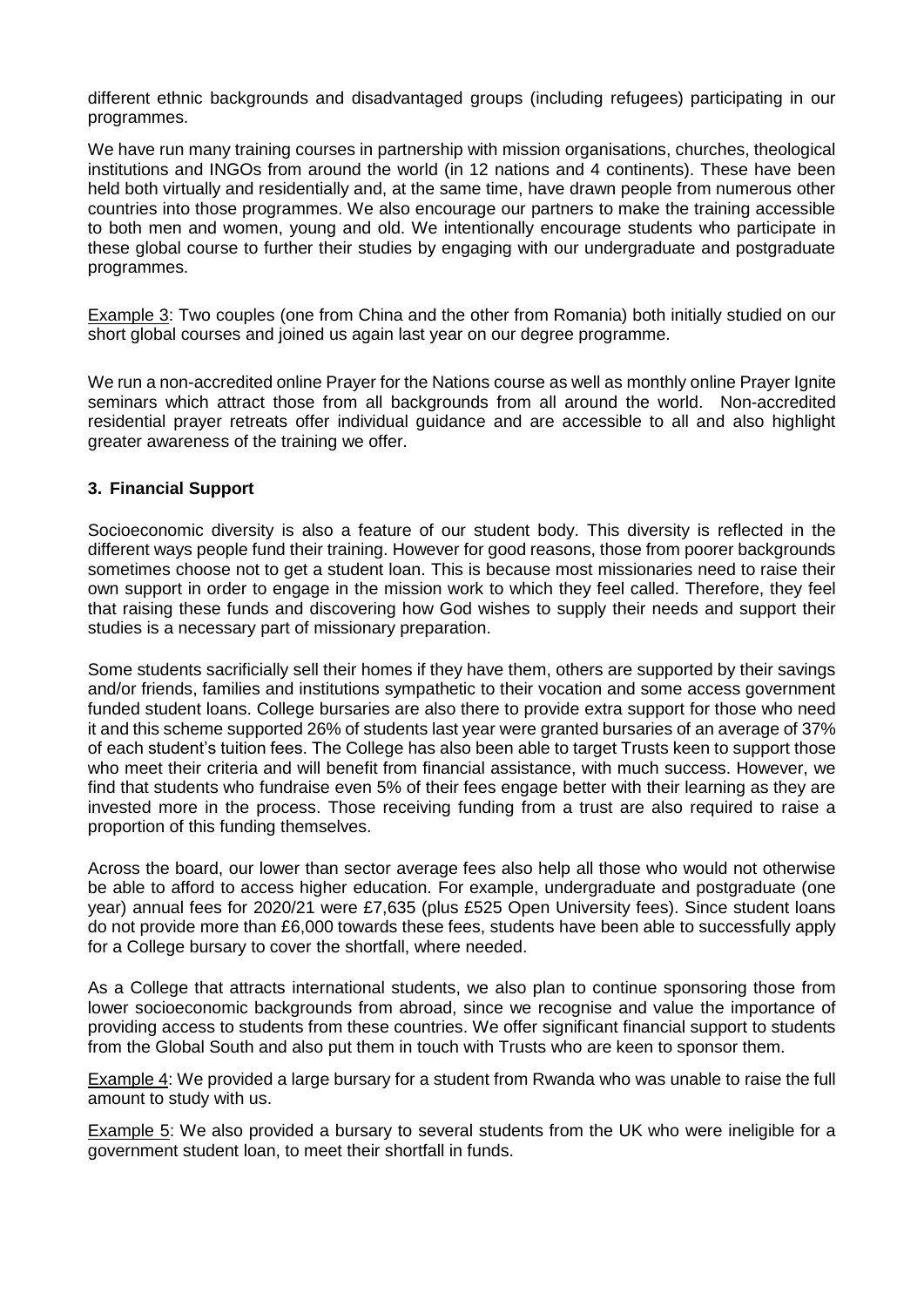We also offer targeted bursaries to churches and individuals from disadvantaged or marginalised backgrounds for our shorter courses. We anticipate from past experience some of these applicants will progress to become students on our undergraduate programme. Similarly, we have collaborated with a mission partner to share financial support for a student and will seek similar collaborations in the future.

## **4. Educationally disadvantaged**

As already stated, our students come from educationally diverse backgrounds.

Our Admissions policy outlines a minimum level of the equivalent of a school-leaver certificate (A levels in the UK) in order to study on the Undergraduate Programme. However, where applicants do not meet the academic requirements due to life circumstances, a written piece of work may be set to assess their academic suitability for the programme for which they have applied. This enables applicants who may not have had the opportunity to obtain any requisite qualifications to access tertiary education with us.

The flexible nature of our undergraduate and postgraduate programmes also mean that students may sign up to the Certificate/PG Certificate programme and either leave with a qualification or progress seamlessly to the Diploma/PG Diploma. They may do the same at the end of the second, Diploma stage and thereby progress to the full degree award. This flexible approach helps many who do not feel confident at the outset of their studies that they can undertake the full degree, to exceed their own expectations.

Example 6: Last year, 44% of students who originally intended to leave with a Cert (HE) progressed instead to the next level. Also, 22% of students changed from the unvalidated to the validated study.

Non-accredited short courses are completely open to students regardless of their educational background, although two courses have English proficiency recommendations to enable students to benefit fully from the programme. Again, it is not unusual for attendance at one of these short courses to lead to these students accessing an accredited undergraduate and even postgraduate programme.

#### **5. Disabilities and Learning Support**

The Learning Support Team are available, in discussion with the applicant concerned, to guide those with medical conditions and/or learning disabilities to access the support they need. The Team also seeks to support students with hidden disabilities through assisting them with applications for DSA support, one-to-one academic support and the provision of general academic support.

Reasonable adjustments are put in place by the College wherever practicable in order to facilitate their learning. In addition, the Learning Support team works with Disabled Student Allowance (DSA) provided mentors. These measures have enabled such students to achieve qualifications which would not have otherwise been possible.

Where students develop health issues or a learning issue becomes apparent during their studies, the College seeks to make reasonable adjustments to accommodate these unfolding circumstances.

Example 7: On the undergraduate and postgraduate courses and in collaboration with the students, we make particular adjustments for those with dyslexia.

Example 8: A student was required to shield for medical reasons and was therefore unable to attend lectures in person. Arrangements were made for the student to attend lectures remotely and provided access to pastoral support as needed throughout their time of isolation.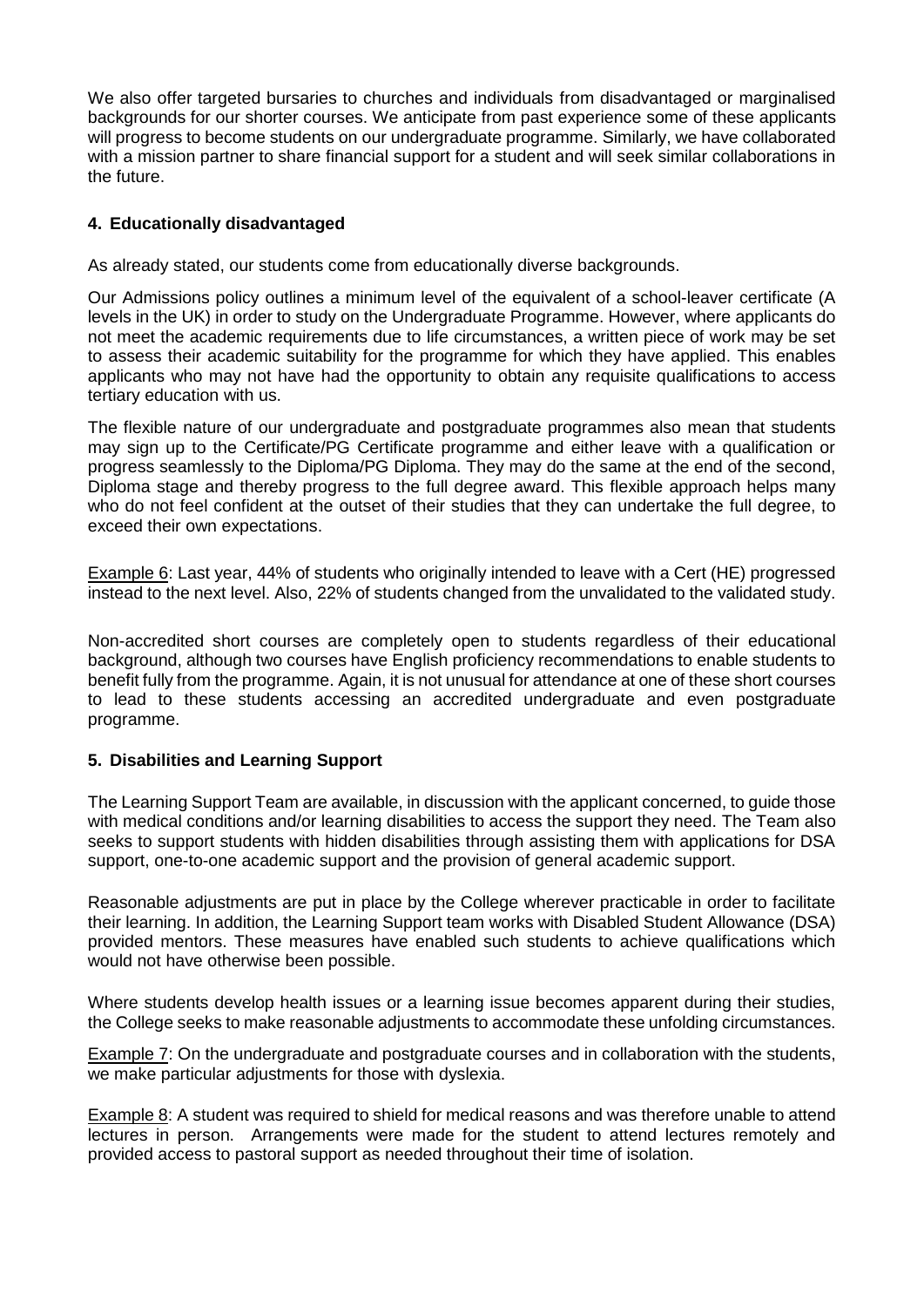Example 9: A student suffering from dyslexia was provided with handouts on different coloured paper whereas another student suffering from the same condition required a different background on lecture slides.

Example 10*:* During the pandemic lockdown, the College was able to transfer to teaching live via remote access which enabled lectures to continue with very little disruption and facilitated group and class discussions to continue. Tutorials also took place online.

Study skills classes provide additional support for ESL students, those for whom English is not their first language and those who may not previously have experienced an academic environment. This support is critical when assisting those from disadvantaged and under-represented groups in their studies. The effectiveness of such classes is monitored through ongoing feedback which allows the College to gauge whether these classes have had a positive impact on student's success in obtaining their degree.

The Library now offers a full scanning service for its physical books and is working to enlarge its collection of e-books. This facility allows students with any visual disabilities or reading difficulties to enlarge the texts on their computer screens to ease the reading of them or to use scan to voice applications to access the texts.

Within the limitations of the College's buildings (including some that are Grade 2 or Grade 2<sup>\*</sup> listed), the College continues to do all that it can to make learning accessible to all, irrespective of any form of disability. All previously installed physical measures (e.g. ramps, handrails, signage etc.) are maintained in good working order to facilitate on-going use. Where physical accessibility is an issue, arrangements are made to change a cohort's lectures to a ground floor venue.

All teaching rooms are now equipped for hybrid learning, meaning that students can access learning from anywhere in the world and that physical barriers to accessing classrooms have been removed for those who access lessons remotely. Within the limits of their own sight and hearing levels, remote students are able to see and hear all that goes on in the classroom, and all lessons are recorded so that each student can play them back again in their own time.

Where required, the College has installed enhanced acoustic solutions, to improve the sound quality for both in-class and on-line students. The hybrid nature of lessons also enables greater participation in lessons for students who may not otherwise attend lessons in person should their mental or physical health preclude them from physical attendance from time to time.

Similarly, the accommodation department has worked with individual students with particular physical or mental health needs to ensure that their accommodation provides them with an optimal living environment to support their physical and/or mental health and the achievement of positive learning outcomes.

#### **6. Pastoral Support**

In order to become better equipped for Christian ministry, a student's time at All Nations not only involves knowledge and skill acquisition but also emotional, attitudinal, relational and spiritual development. Students are therefore encouraged to reflect on and seek to resolve personal issues as they become aware of them through interaction with their course material.

The Personal Development Tutor is available to all members of the college community for confidential consultation on any matter. Each student is also assigned to a personal tutor who meets with them regularly or by appointment, to discuss academic issues and progress, personal or pastoral matters, personal development and spiritual growth.

Supportive peer support is also the common experience at College, which is encouraged and facilitated through the tutor groups that students are assigned to at the beginning of the academic year. Depending on the circumstances, students may be encouraged to seek medical assistance and/or professional counselling.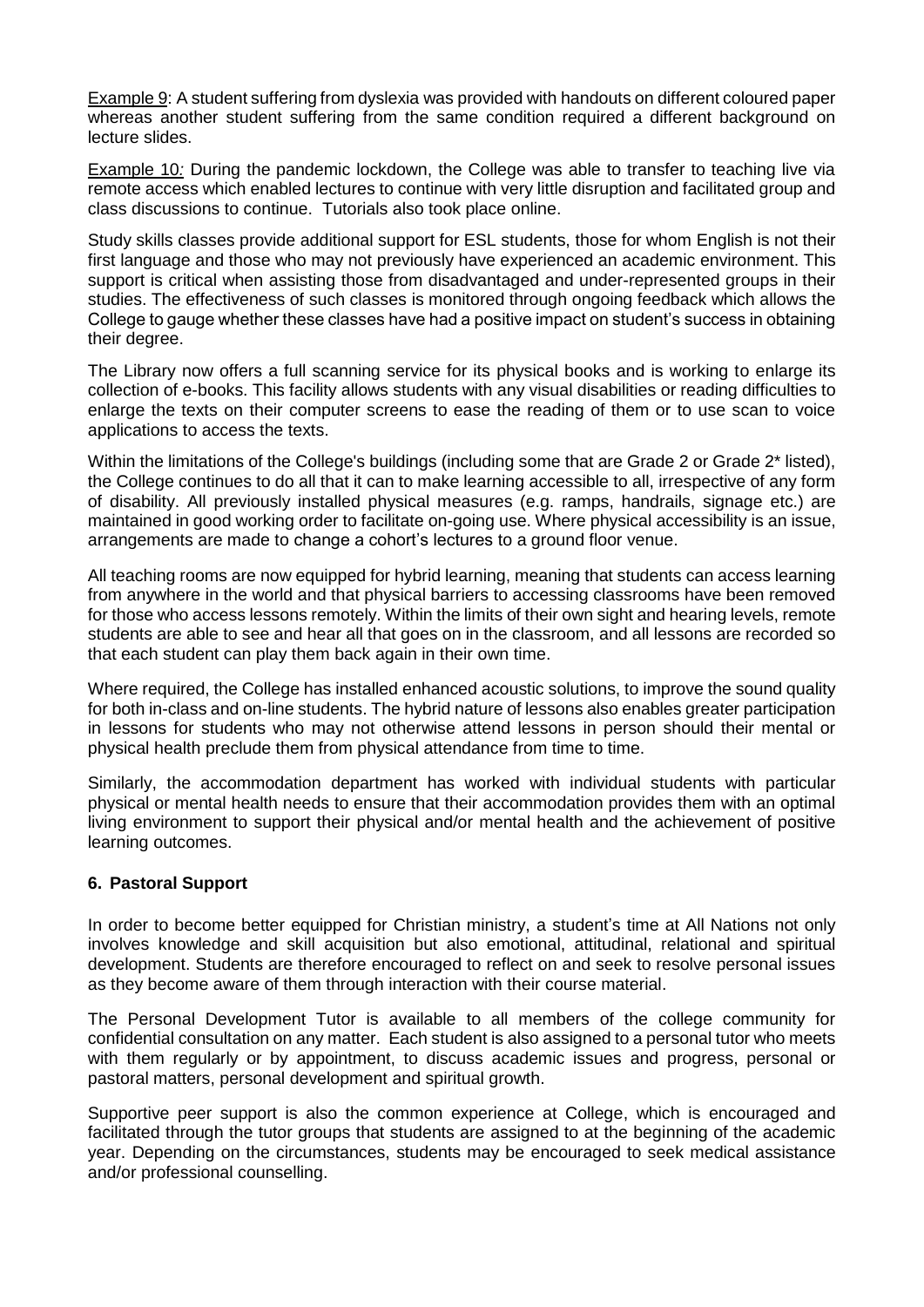All of this pastoral support has been particularly invaluable to many students who have been estranged from their families or other support networks, in enabling them to achieve their intended award despite challenging life circumstances.

The College enlarged its pastoral care team in response to the growing need for pastoral and mental health support during the COVID-19 pandemic so that all students, whether physically on site or studying remotely, could access this support. During the early months of 2021 when universities were closed to most students, the College worked within government guidelines to allow international students who had no alternative accommodation or those who declared that they required additional support to remain on our campus. This included students with mental health issues and those who declared that they did not have access to appropriate study spaces or facilities in their vacation accommodation. Thus students with complex needs were able to continue to access and participate in their learning online at the same time as having a safe and appropriate place in which to live and receive the support they required.

Our on-site asymptomatic Covid-19 testing station and later our home testing programme were major contributory factors in keeping the College site free from COVID-19 throughout the academic year and in maintaining consistency in teaching and learning for all students.

Example 11: Pastoral support was increased to deal with the greater number of students dealing with anxiety or depression caused by the pandemic. In some cases, students were able to transfer to part-time study to alleviate some of the pressures on them.

Example 12: Another student was able to receive extra pastoral support and a break in their studies to care for a terminally ill parent and for the subsequent loss and bereavement suffered.

In response to student feedback, whilst female students were pleased to approach female members of staff for pastoral care, some male students reported that they would appreciate being able to speak with a man on certain issues. The College responded by increasing the male pastoral support available. Subsequent feedback has been positive and pastoral care provision overall has been appreciated.

#### **7. Flexible Delivery and Partnerships**

Wider participation is enhanced by our flexible delivery methods.

The undergraduate and the postgraduate programmes are available through classroom and online blended delivery. (Students from all over the world "Zoom" in to participate with the students in the classroom). It is also possible to spread studies over a longer period of time as a part-time student. This enables those with other commitments to access the training in a manner which suits them. Increasingly postgraduate students are accessing flexibly with some online students studying full time, where it is clear that there are good reasons for this.

Those local to the College Campus at Easneye (unemployed, working and retired) often take advantage of accessing individual modules as and when they wish as part of our Guided Personal Study programme. This, and also increasingly those accessing via lectures via zoom, are able to fit their studies in with their other commitments.

The College now offers a non-validated Certificate and Diploma programme, in addition to our OU validated undergraduate and postgraduate programmes. This was introduced to help students with young children and others attracted by the fact that assignments are only graded pass or fail, thereby reducing academic pressure.

Example 13: A couple with school-aged children, both on our undergraduate programme, decided to take the non-validated Dip (HE) option to help with the challenges of their circumstances